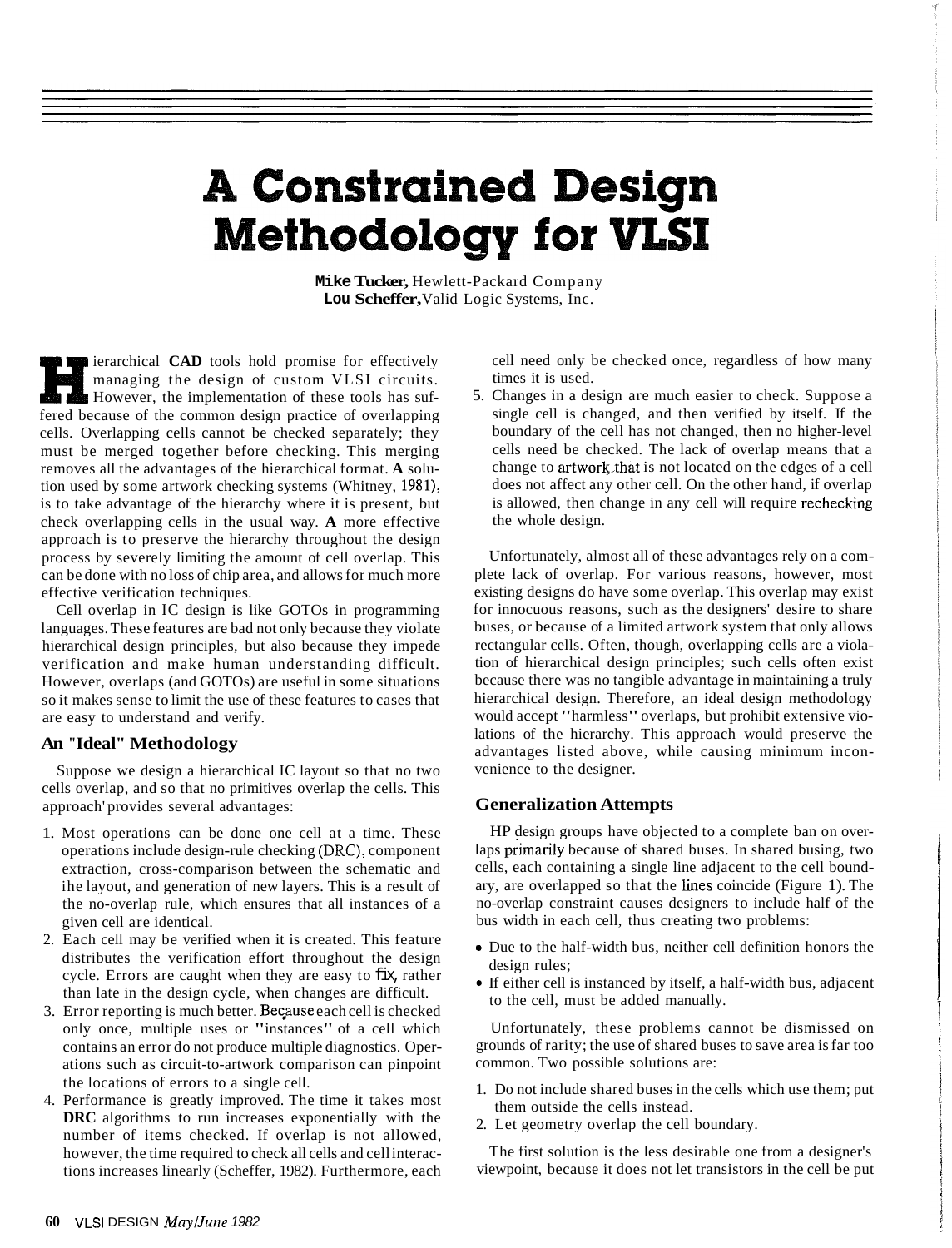

**FIGURE 1. Shared bus.** 



**FIGURE 2. Artwork data flow.** 

under the bus. This problem is particularly acute in advanced double-layer metal MOS processes, in which the upper metal layer (used for busing) may have arelatively large minimum line width (Mikkelson *et* al., 1981). Therefore, the alternative is to let geometry overlap the cell boundary. The following overlap rules allow shared busing:

- *Rule* 1: Artwork primitives in a cell definition may extend outside the user-specified cell boundary.
- *Rule* 2: Boundaries of cell instances may not overlap.
- *Rule 3:* Artwork primitives that overlap a cell instance boundary must extend into the cell by no more than a minimum line width; they must also be overlapped by existing cell geometry.

This modification of the methodology requires that only one more design rule test be performed: geometry that overlaps the cell boundary of an instanced cell must be flagged if it is not overlapped by geometry within the included cell.

#### **Ports**

Designers have long wanted to be able to compare schematics to artwork. The schematic drawing systems used to create machine-readable schematics usually allow two types of signals to be connected into a cell:

- 1. Signals which enter through pre-defined "ports";
- 2. Global signals, such as power and ground.

Both types of I/O signals must be named. Artwork and schematic data can be compared accurately by a hierarchical method if artwork I/O signals also have corresponding names. Providing these names is relatively easy, because all  *signals* in the artwork are ports (no global signals exist).

Thus, the following additional constraints make this comparison easy:

*Rule 4:* All cell definitions must be named.

*Rule 5:* In a cell definition, any geometric figure that touches or extends beyond the cell boundary is a port of the cell. All ports must have names.

*Rule 6:* All cell instances must be named.

#### **Implementation**

A new artwork design and verification system being developed at Hewlett-Packard uses these constraints to provide fast verification. The following questions are some of the ones that arise when such a system is implemented:

- How are ports recognized?
- How are overlap limitations enforced?
- How is the external abstraction of a cell created?
- $\bullet$  How are DRC errors communicated to the designer?

#### **Data Representation**

We chose a single database containing all artwork data for the following two reasons:

- 1. The geometric operations traditionally used for DRC are also used in this system to create cell abstractions.
- **2.** We wanted to use the graphics editor to look at DRC test reports.

With such close coupling between traditional DRC functions and editing functions, data translation can be avoided by using a single database for both. Figure 2 shows an overall artwork data-flow diagram.

Within a cell, each line segment on a layer is ordered in two ways:

- 1. By means of a geometric X-Y ordered tree. This method provides sorted line segments, which are useful in algorithmic operations. Unlike a sorted sequential file, it allows incremental changes in the data.
- 2. By grouping into polygonal shapes. This method is preferred for graphics editing.

The data representation is complicated by the fact that cell definitions may contain geometry that exists outside of the cell boundary. When an instance of a cell is placed inside a "fathercell", each figure of the "son-cell" that is outside the cell boundary is entered as a figure in the father-cell. These figures are identified as being attached to the son-cell; they cannot be moved independently. They are treated as figures in the fathercell when artwork operations, component extraction, and artwork output functions are performed.

The database also contains a globalprocess file that specifies the sequence of operations and tests required to check design rules, extract the electrical components, and create cell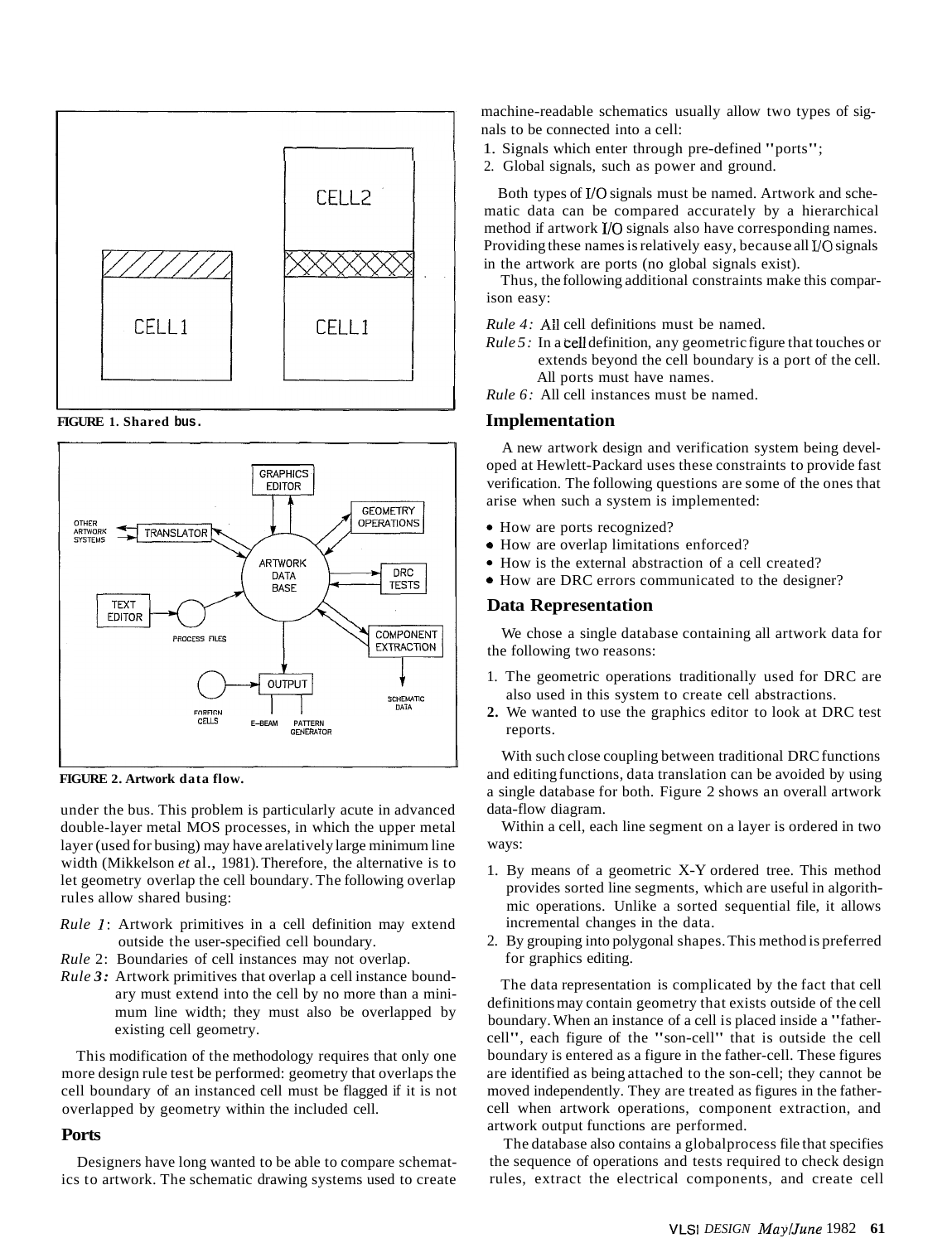

abstractions. Each user-specified command sequence is named, and can be invoked from the graphics editor, either as a foreground or a background task.

#### **Artwork Editing**

The artwork editor is functionally similar to a previous Hewlett-Packard graphics editor (Infante *et al.,* 1978). One significant modification is that angles are locked to multiples of 90 degrees ("Manhattan" angles). Another difference is that cell boundaries can be polygonal, as opposed to rectangular, and can be specified by the user. The use of polygonal boundaries prevents a decrease in density when cell overlap is constrained.

A unique characteristic of the editor is the interaction between it and the artwork operations. **A** new cell that has been drawn and saved ,is not instantly available to the editor for inclusion in other cells. It must first be abstracted; that is, the external view of the cell must be created by artwork operations such as AND, OR, NOT and OVERSIZE, as specified in the process file. A macro facility within the editor lets the operations and tests be performed whenever a cell is saved.

#### **Artwork Operations and Modifications**

Four artwork operations are provided:

- 1. Union or "OR"
- 2. Intersection or "AND"
- 3. Removal or "AND-NOT"
- 4. Polygon OVERSIZE (positive and negative)

These operations form the backbone of the following capabilities:

- Cell abstraction
	- DRC feature isolation

Component extraction (transistor and capacitor isolation)

Most of these operations are well known'for designing nonhierarchical artwork. The first three operations work normally



**FIGURE 3. Different cell representations are used, depending on the needed level of abstraction. (a) Complete mask description of a full bit adder cell. (b) Bounded cell representation, with the external port connections labeled. (c) "Donut"of the cell,.with a11 geometrywithin MAXRULE of the boundary shown.** 

in this hierarchical system, without any special cases, due to the limit on overlaps. The OVERSIZE operation algorithm must be modified for hierarchical operation, however, to prevent negative oversizing from causing port geometries to shrink away from the cell boundary.

#### **Design-Rule Checking**

Design-rule checking of a primitive cell (one which does not include other cells) is the same as it is in the non-hierarchical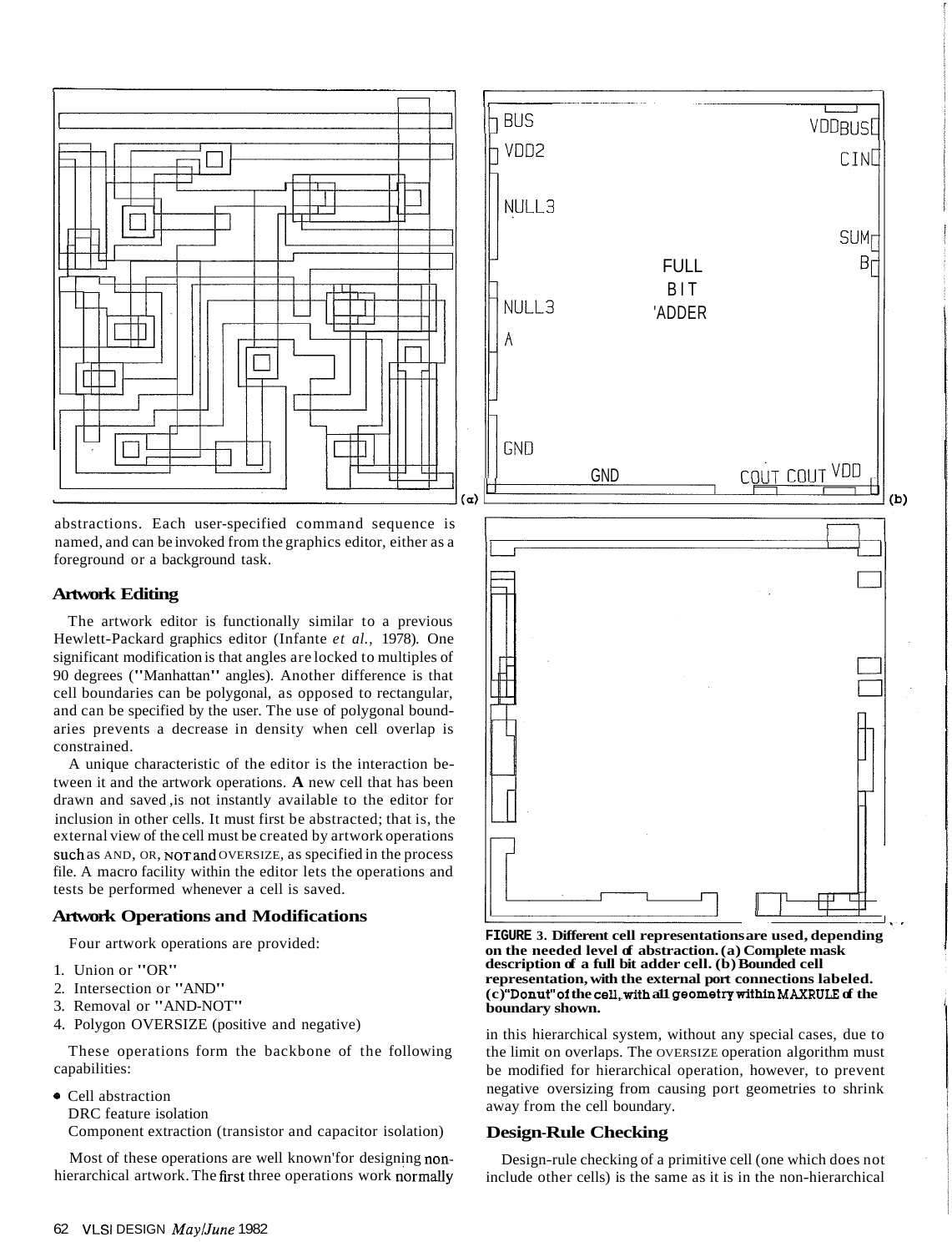case. No false errors need be handled as special cases, for the following reasons:

- 1. Shared buses are drawn so that half the bus width extends beyond the cell boundary.
- 2. No enclosure violations can exist, because of the overlap restriction.

After checking the cell, a "donut" of the cell is created (Figure 3c). This abstraction consists of

- 1. All geometry outside the cell boundary.
- 2. All geometry within MAXRULE distance of the cell boundary, where MAXRULE is the maximum external spacing rule in force.

Checking the design rules of a cell that contains other cells requires that "donuts" exist for all of the son cells. Before checking a father cell, the donut geometries of the son-cells are merged with the geometry of the father-cell. The boundaries of all son-cells are kept as a separate mask level. When the design rules of the father-cell are checked, any internal-width and enclosure violations that are detected must be ignored—ifthey are within a son-cell boundary. Spacing violations are reported unless both violating line segments are within a single son-cell's boundary.

All of the rules, including the complicated anti-reflection rules, can be checked using this method. This contrasts with other DRC methods that check for validity while the editing is in progress. These other techniques provide interactive feedback, but they cannot check some of the more difficult rules.

If the user asks that checking be performed automatically whenever a cell is saved, a "donut" of each cell is always available for checking higher-level cells. If automatic checking is not used, then checking of a given cell forces a DRC of any son-cell that has not been checked since the last time it was modified by the editor.

#### **Component Extraction**

Component extraction refers to the analysis of IC artwork to obtain the equivalent transistor-level schematic net-list. This transistor circiiit is usually post-processed to yield a logic-level circuit. Designers have long wanted to compare this logic-level schematic with a schematic previously entered into a drawing system. This comparison is difficult, at best, if it must be performed on the whole chip. It is especially difficult to pinpoint the area in which an error has occurred. However, with hierarchical component extraction the comparison is much simpler, and the error-reporting is far more precise.

Hierarchical extraction requires one additional constraint:

*Rule* 7: The active area of a transistor may not touch the cell boundary.

This rule prevents transistors from crossing cell boundaries, thereby letting each cell be extracted independently.

Component extraction of a cell is straightforward. Only the geometry within the cell boundary is extracted. All geometry outside the cell boundary is extracted with each cell instance. Extraction steps include the identification and sizing of transistors, area capacitance, sidewall capacitance (except at the cell boundary, where computation is deferred until the cell is used), and node-to-node capacitance. Node-to-node capacitance calculation can only be done between nodes within a cell. Connections to all son cells are also recorded.

The resultant transistor-level schematic can be converted to a logic-level schematic, which can be compared to a previously entered schematic. Comparison is simplified by the fact that each cell instance must be named. Because this constraint also exists in the logic-design system, mismatches can be reported precisely.

#### **Artwork Modification**

HP designers have been able to modify artwork algorithmically since 1978 (Tucker and Haydamack, 1978). They use this capability primarily to modify circuits so as to track process changes which are made to improve yield and performance. This capability requires no additional software in this system because the database for the editor is the same as that used for the artwork operations. Modified artwork is output the same way as other artwork.

#### **Artwork Output**

The output subsystem avoids the restriction to Manhattan geometries imposed on the rest of the system. Although Manhattan angles were strictly adhered to in the design of a recent 32-bit processor (Beyers *et al.,* 1981), the use of 45-degree angles for low-level cells can save a lot of area in some processes. Therefore; the output subsystem allows output of cells that have been designed using other artwork systems. The database contains only a hand-drawn abstraction for these cells along with a fde name. This file contains the detailed cell artwork in a common interchange format.

Artwork can be output for either reticle pattern generators or e-beam exposure systems. Pattern generator output is especially fast in this system, because the overlap constraints allow hierarchical rectangle fracturing without double exposing any edges.

#### **Performance**

Early performance results are encouraging. A prototype system shows roughly the expected gains in performance. A 32-bit ALU and register stack, comprising 92,000 rectangles and 14,000 devices, is processed in 2.5 minutes on a DEC 2060. The processing includes generating four new layers, extracting a hierarchical schematic from the artwork, and converting the input layers and the generated layers into rectangles. The same task takes 60 times as long on a conventional system that expands the hierarchy before doing the analysis. The performance is eight times better because repeated cells are looked at only once.The rest of the performance gain is due to the smaller amount of data handled.

Furthermore, the cost of checking each cell as soon as it is entered is not prohibitive. Even for the largest cell, only 15 seconds of CPU time are needed to perform the operations 'which generate the new layers and extract the schematic. This procedure provides immediate feedback, and keeps errors from being propagated throughout a design.

#### **Other Methodologies**

We have presented a single methodology for developing hierarchical circuits. However, the same tools can be used for somewhat different methodologies. In particular, the overlap restrictions can be modified by specifying different operations in the process file. Loosening the overlap constraints will in